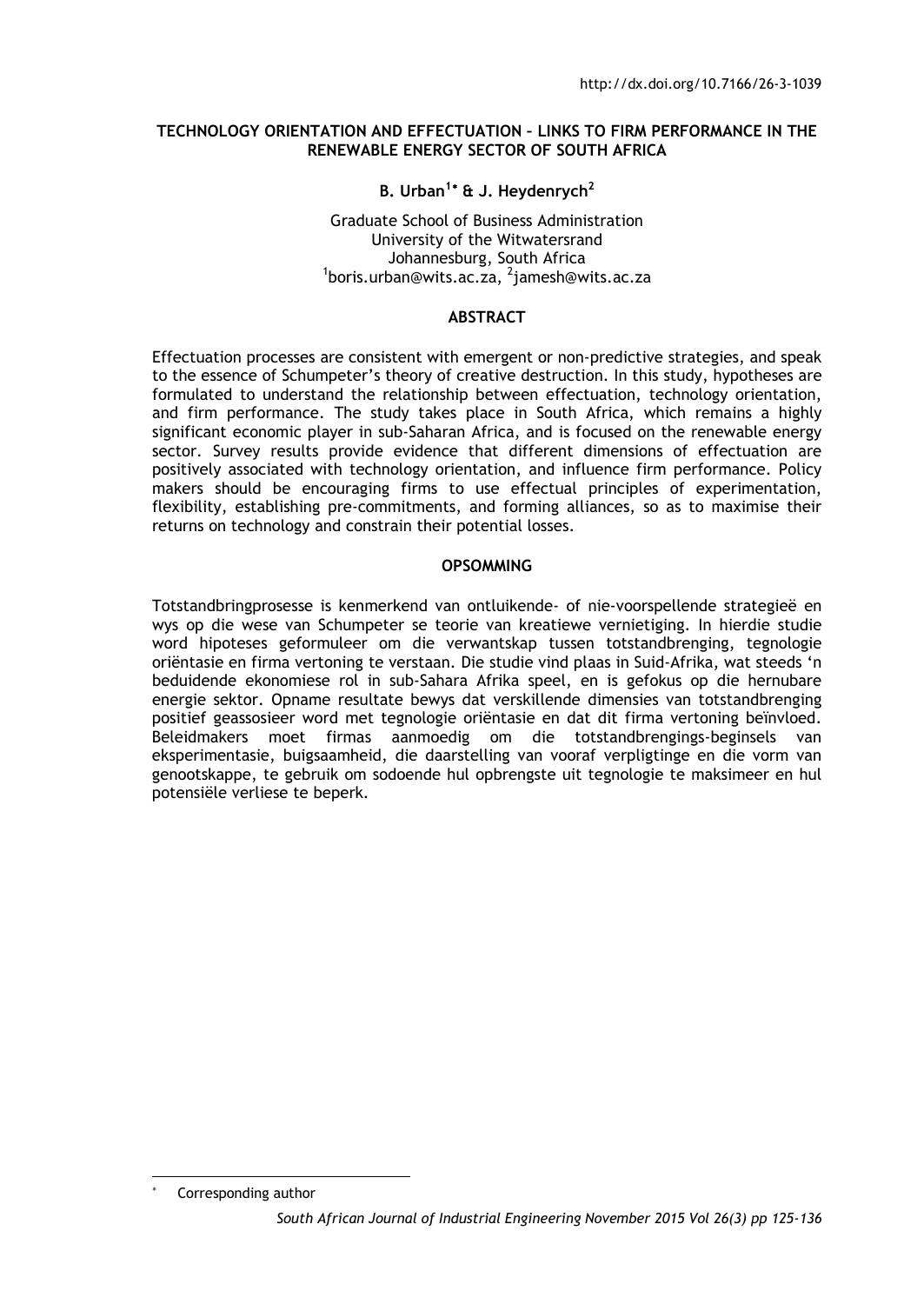# **1 INTRODUCTION**

Technology plays a significant role in stimulating innovation in firms, and encourages the development, diffusion, adoption, and application of the very latest business practices. This is particularly relevant in emerging economies where there is great potential for firms to import and adapt technologies developed in industrialised countries [44]. For firms in emerging markets the rising trend towards globalisation presents multiple opportunities to adopt a technology posture or orientation that can provide the necessary competitive advantage to compete globally [43].

Firms that have adopted a technology orientation (TO) pursue advances in technology and innovations, and investments are made in discontinuous innovations and disruptive technologies on the assumption that entirely new markets will emerge [6,38]. TO can be viewed from a strategic perspective that can guide the development and use of technological capabilities in a firm [9,14], and where search practices, exploration activities, and firm performance have been shown to improve innovations in a firm [2]. Moreover, TO has been linked to entrepreneurial orientation (EO) at the firm level, and this in turn has been linked with increased innovativeness and firm performance [3,10,34,49,50].

However, technology is characterised by its high degree of uncertainty, shown in aspects such as the level of output generated, the time in which these returns are produced, and the specific area of application. Additionally, even though firms create technologies, rival firms might readily exploit these technologies, with the consequence that no benefits are harvested by TO firms [43].There is even uncertainty about whether the results expected from the technology investment will really be achieved [19]. These difficulties surrounding the adoption and effective use of technology have highlighted the importance of uncertainty and the relevance of non-predictive strategy, with numerous researchers questioning the utility of emphasising prediction and/or adapting to exogenously-given circumstances [45]. Initially, both Simon [40] and March [25] argued that a 'technology of foolishness', which is largely non-analytical and non-prophetic, could be beneficial for a firm. More recently, Sarasvathy [35] has shown how expert entrepreneurs use an effectual logic that is non-predictive to fashion new markets and transform environments. Whereas predictive strategies are ways to influence current realities to reach preconceived ends, effectual strategies spawn unique goals and new worlds from current realities [35,36].

The effectuation logic is particularly suitable for forming an empirical basis in the TO context, since both entrepreneurs and decision-makers in these situations face high levels of uncertainty [15]. Research shows how large companies have difficulties in executing innovative strategies, and suggest that an effectual approach would be beneficial [6]. As the field of effectuation research is only now progressing towards an intermediate phase [29], few quantitative studies have been performed to investigate causal links between effectuation and other established constructs such as technology and firm performance. The present study is able to fill this gap and to add empirically-grounded theoretical insights to the discourse on effectuation, which – since its initial delineation by Sarasvathy [35] - has been of a conceptual and qualitative nature (e.g., [18]).

By contextualising the study's findings in an emerging market context – South Africa – and an emerging sector – renewable energy (RE) – it is anticipated not only that insights will materialise, but also that the study will allow researchers to compare and examine the constructs used in this study and their proposed relationships in similar environmental and industry contexts. Managers, corporate entrepreneurs, and multiple stakeholders in the RE sector will benefit long-term from this study. The rest of the article is structured as follows. First,theoretical foundations are scrutinised to provide a basis for the hypotheses. Next, the research methodology is explained in terms of sampling and instruments used. This is followed by hypotheses testing, with a discussion of the results and implications. The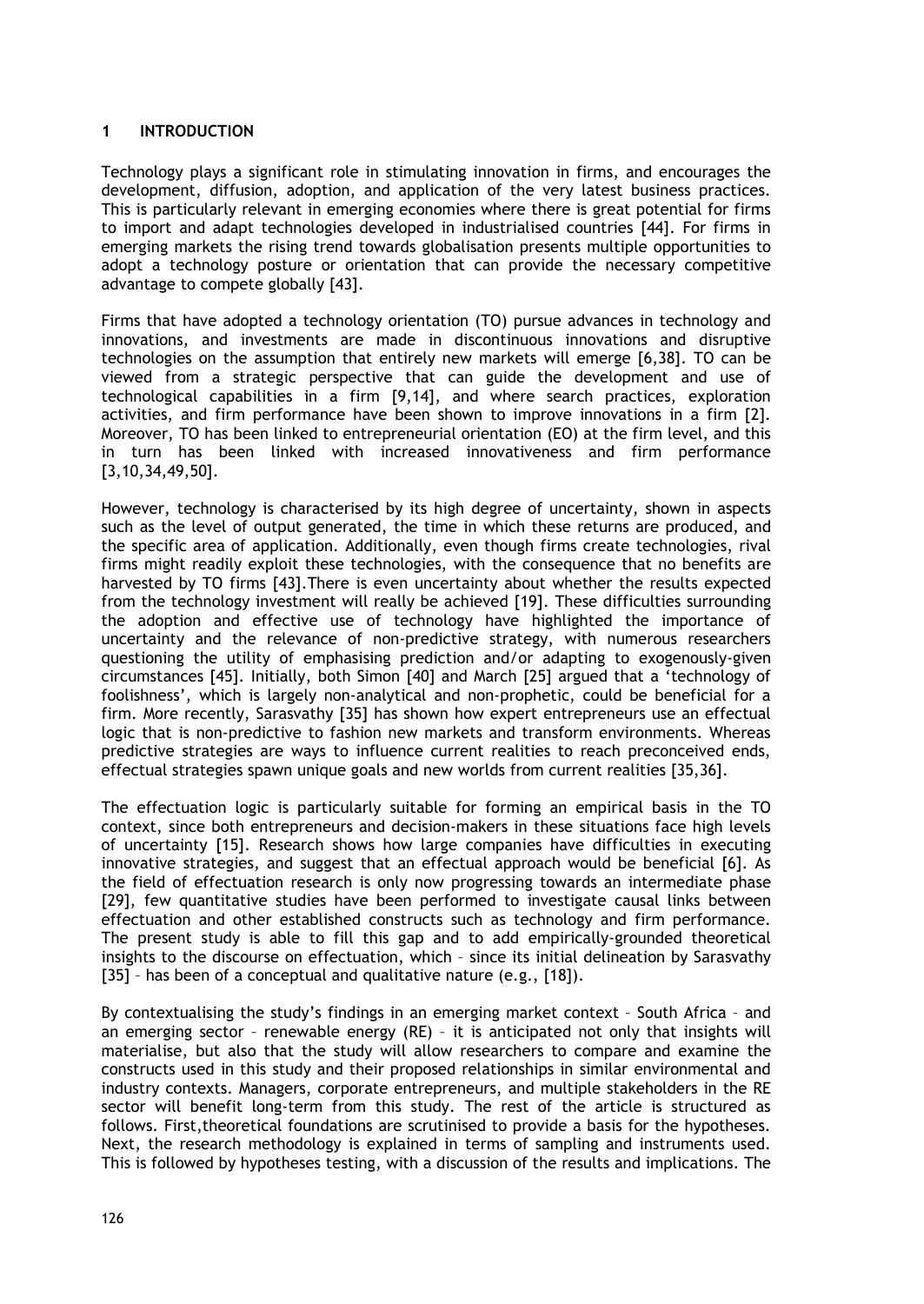article ends by mentioning the study's limitations, avenues for future research, and contributions made.

# **2 THEORETICAL OVERVIEW AND HYPOTHESES FORMULATION**

# **2.1 Effectuation**

Effectuation processes are consistent with emergent [26] or non-predictive strategies [48], and speak to the essence of Schumpeter's [39] theory of creative destruction. Sarasvathy [35] defines effectuation as a process that "takes a set of means as given and focuses on selecting between possible effects that can be created with that set of means". Effectuation is a means-driven process that enables the entrepreneur or firm to exercise control over its environment and thus its future. Causation processes, conversely, are concerned with the strategic positioning of the organisation within an exogenous environment [29].

In her seminal work, Sarasvathy [35] developed five behavioural principles that relate to effectuation and causation: (1) beginning with a given goal or a set of given means; (2) focusing on expected returns or affordable loss; (3) emphasising competitive analysis or strategic alliances and pre-commitments; (4) exploiting pre-existing knowledge or leveraging environmental contingencies; and (5) trying to predict a risky future or seeking to control an unpredictable future. Based on these principles individuals using effectual logic will begin with a given set of means, focus on affordable loss, emphasise strategic alliances, exploit contingencies, and seek to control an unpredictable future. By contrast, an individual using causal logic will begin with a given goal, focus on expected returns, emphasise competitive analyses, exploit pre-existing knowledge, and try to predict an uncertain future [29,37]. Recognising the five behavioural principles related to effectuation and causation, Chandler et al. [8] proposed that effectuation might be viewed as a formative and multidimensional construct composed of the following sub-constructs: (1) affordable loss, (2) experimentation, (3) flexibility, and (4) pre-commitment. These subconstructs are briefly explained:

- (1) Affordable loss entails managers deciding what they are willing to risk by following a particular strategy [16]. In other words, managers evaluate an investment according to whether the business could absorb the loss from the total failure of a venture.
- (2) Experimentation has been conceptualised as a series of trial-and-error changes pursued along various dimensions of strategy, over a relatively short period of time, in order to develop a competitive advantage [37].
- (3) The third dimension specifies that effectuators tend to remain flexible, since the structure of the emerging organisation is dependent on contingent opportunities and the particular investments made by the stakeholders. Thus the need for prediction is greatly reduced [35].
- (4) The last dimension is concerned with establishing pre-commitments and alliances with customers, suppliers, and other strategic partners that help to reduce uncertainty. By diversifying risk among multiple stakeholders, the effectuator is able to constrain potential losses, making it more affordable [35].

These sub-constructs of effectuation offer guidelines for decision-makers in firms focused on technology and innovation. Recently researchers have started using effectuation to study innovation and R & D performance in a corporate setting [6].

# **2.2 Technology-orientation**

The essence of Schumpeter's [39] theory of creative destruction is that entrepreneurs distort the market equilibrium by introducing new product-market combinations or innovations. Radical innovation lies at the core of new business development and long-term wealth creation [38,45]. Technological innovativeness is related to novelty in the required technological expertise and the application of this new technological expertise. Developing new product technology and a concern for technical expertise and creativity demonstrate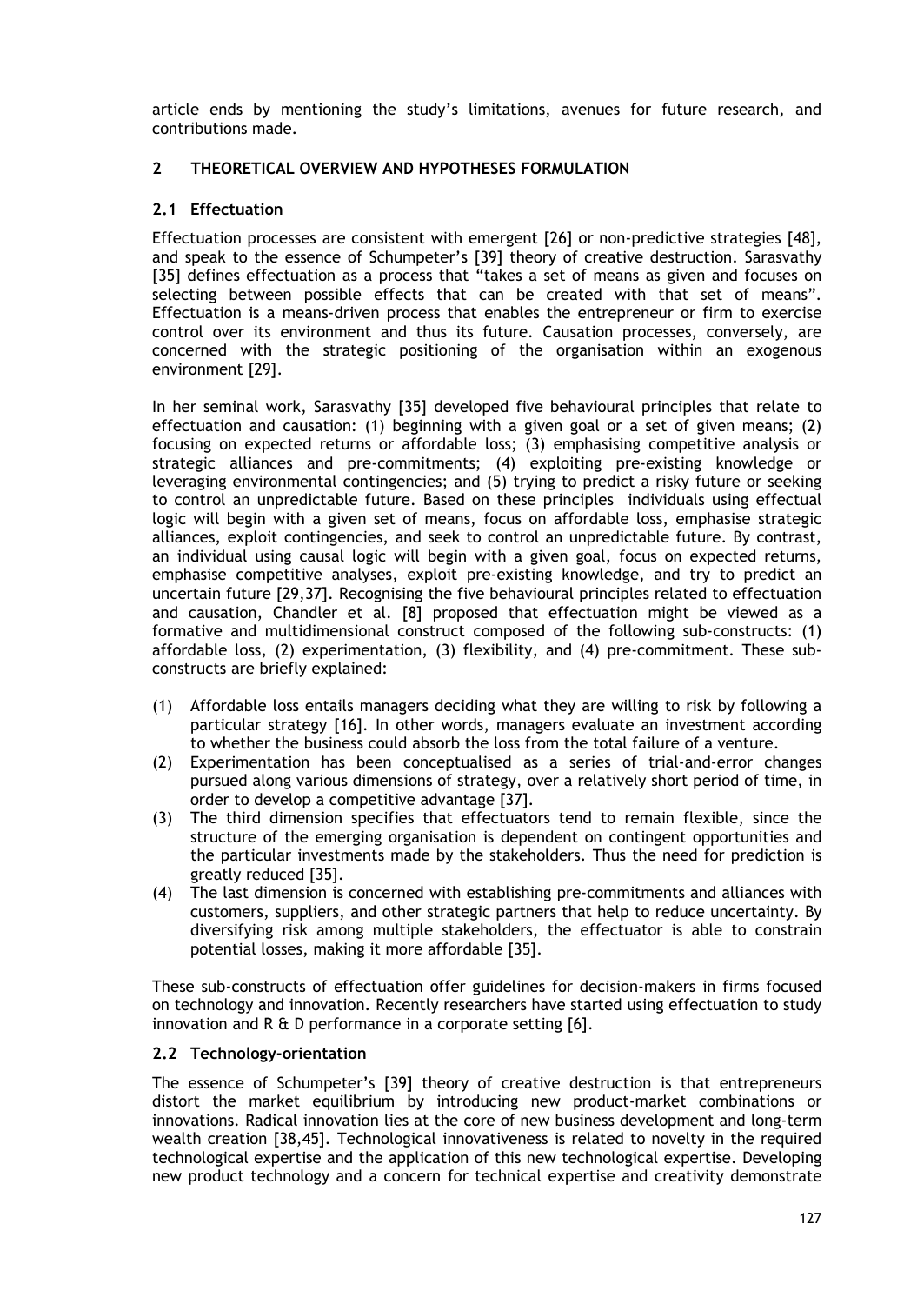the importance for technology-based ventures to select strategies that they can successfully execute [38,42].

The technological choices of a firm are usually clarified in its technology strategy – i.e., the plan that guides the accumulation and deployment of technological resources and capabilities [50]. When a fit between a firm's strategic and technological choices is achieved, the firm can employ its technological investments and capabilities to create a competitive advantage that supports its strategic goals and posture [4,20,23].

Zahra and Covin [52] conceptualise TO as the set of organisational decisions concerning (1) aggressive technological posture, (2) automation and process innovation, and (3)new product development. Zahra [51] goes on to operationalise TO in terms of the following dimensions:

- Pioneering posture:Where a venture decides whether or not to be among the industry's first firms to introduce new products (technologies) to the market (and the number of products introduced).
- Internal vs. external R & D sources:Were 'internal sources' refers to in-house R & D activities, while 'external sources' includes purchasing or licensing of technology from other firms, or joining strategic alliances to acquire that technology (and includes the level of R & D spending).
- Applied vs. basic research: Where basic R  $\&$  D advances science, while applied R  $\&$  D leads to new products and technologies.
- The venture's use of patenting to protect any competitive advantages it might gain from its R & D activities.

Furthermore, whereas most existing frameworks on technology-strategy fit assume that exogenous factors drive the R & D process, Brettel et al. [6] posit that human action and the organisation are at the centre of the process, thereby acknowledging that control can be actively built using effectual elements. Research confirms that a means-driven approach has a positive impact on R & D project outputs, particularly in projects with high levels of innovativeness [6]. Technology and innovativeness can lead to the development of new organisational competences through the process of trial-and-error and creativity [1], which mirrors the principles of effectuation. Consequently, by bringing together the technology and effectuation literatures and considering the evolving nature of the effectuation field [29], it is initially hypothesised, at the higher-level order of constructs, that:

Null hypothesis: There is norelationship between effectuation and TO at the firm level.

# **2.3 Effectuation and firm performance**

Even though much of the existing literature [16,35,48] has been of a conceptual nature in attempting to establish the dimensions and heuristics of effectuation, the impact of effectuation on firm performance is being increasingly studied. In this regard, Read, Song and Smit [32] employ meta-analysis to detect variables that reflect the sub-constructs of effectuation and determine their influence on firm performance. They report mixed yet positive and significant relationships between firm performance and several dimensions of effectuation.

Although there is no consensus on the effectuation-performance relationship, nor is there agreement on an appropriate measure of firm performance, researchers have pointed to the multidimensional nature of performance as the crucial indicator of firm success [12]. Following the literature on the evolving nature of and the different methods used for assessing firm performance and viewing effectuation as a multidimensional construct composed of four sub-constructs [8], it is hypothesised that:

Null Hypothesis 2a: The effectuation dimension of experimentation will not have an influence on the firm's level of performance.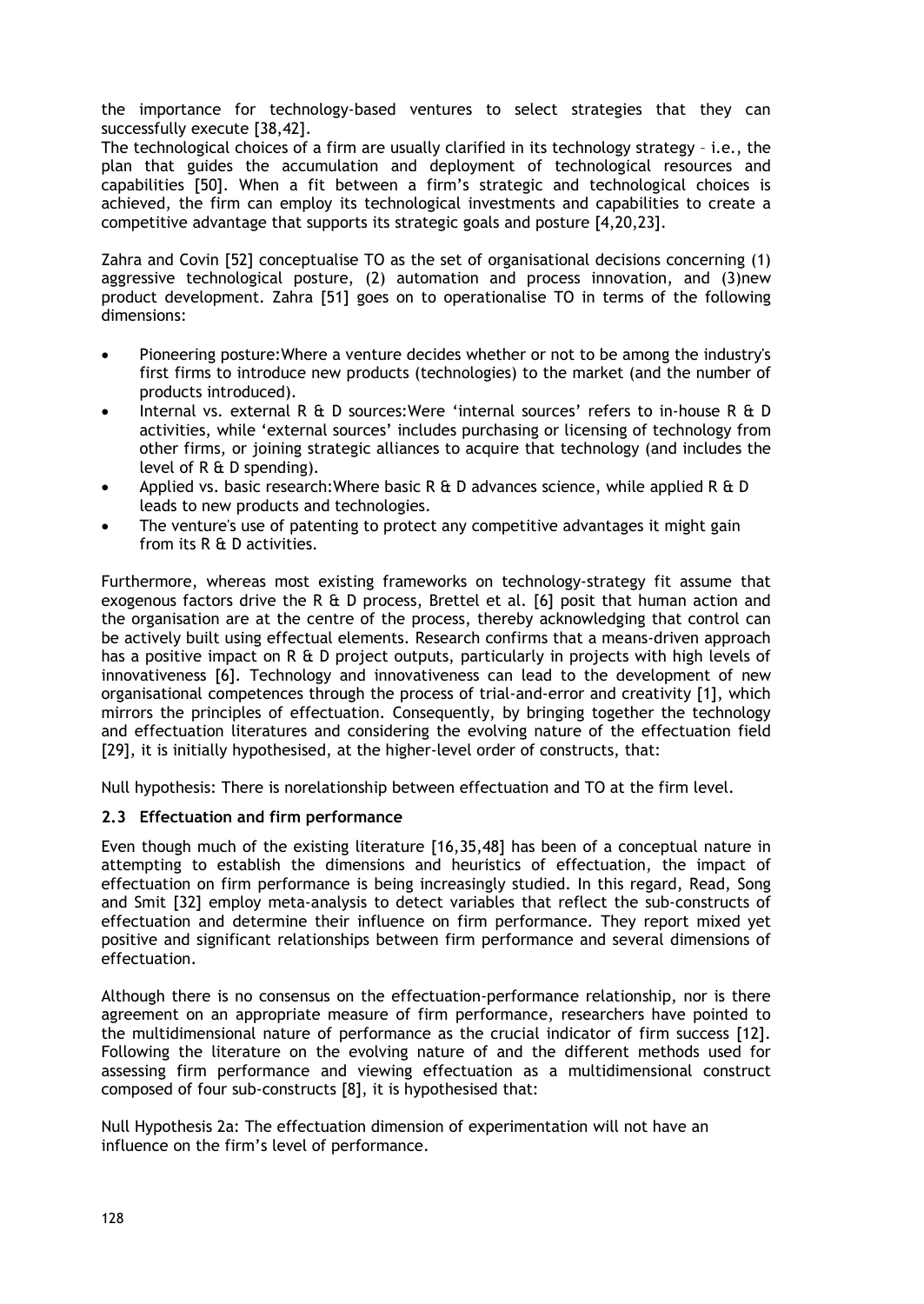Null Hypothesis 2b: The effectuation dimension of affordable loss will not have an influence on the firm's level of performance.

Null Hypothesis 2c: The effectuation dimension of pre-commitment will not have an influence on the firm's level of performance.

Null Hypothesis 2d: The effectuation dimension of flexibility will not have an influence on the firm's level of performance.

# **3 RESEARCH METHODOLOGY**

The firm was selected as the appropriate level of analysis for this study, as it represents an aggregate of different individuals and business activities. As a result, the unit of analysis was the chief executive officer (CEO) or head of business development. In essence, what was really being measured was the manager's self-perception, which serves as a relevant proxy of the TO and levels of effectuation of the firm [46].

#### **3.1 Sampling**

The targeted population for this study was firms operating in the RE sector in South Africa. Firms in other high-growth, high-technology industries were deliberately excluded in order to minimise the moderating effects of the industry environment. By focusing on a single industry sector, a greater homogeneity of context is achieved that addresses the concerns of broad applicability versus perfect suitability for narrower groups [13]. Studies across industries often produce results that apply to all, while at the same time they apply to none. Consequently the focus was on a single industry.

The RE sector in South Africa is still to some extent in its inception phase,so no exhaustive database of firms active in this industry was available. Nonetheless, a sampling frame was obtained from the Sustainable Energy Society of South Africa (SESSA), from which a total of 423 closed questionnaires were sent out to member firms involved in the RE businesses.

A research design involving a web-based self-reporting survey instrument was used. The survey was distributed electronically, and was selected principally because of its functionality and (more importantly)because it was considered suitable for the target population, who were likely to use online resources regularly. Respondents were contacted with periodic reminder calls and emails in order to facilitate a high response rate. Despite these efforts, only 73 complete responses were received, which served as the final sample (a 17 per cent response rate). To test for non-response bias, archival and secondary sources were used and compared with non-responding firms. Results of t-tests comparing these firms with the current study sample's mean scores on selected effectuation variables revealed no differences (p> 0.10), suggesting that the sample was representative of the population on which it was based [11].

#### **3.2 Research instrument**

The survey instrument was developed from past theory and empirical findings, which coincide with the main constructs under investigation. These include:

**Effectuation:** The measurement instrument for the effectuation construct was based on a past exploratory and confirmatory factor analysis conducted by Chandler et al. [8], where effectuation was treated as a formative multidimensional construct with the four associated sub-dimensions (as discussed in the literature review section). The subconstructs of experimentation, affordable loss, pre-commitments, and flexibility were all measured along a seven-point Likert scale.

**TO:** This measure was based on Zahra's [51] operationalisation of TO with the following dimensions: Pioneering posture, number of products to be introduced to the market, internal vs external R  $\&$  D sources, level of R  $\&$  D spending, applied vs basic research, and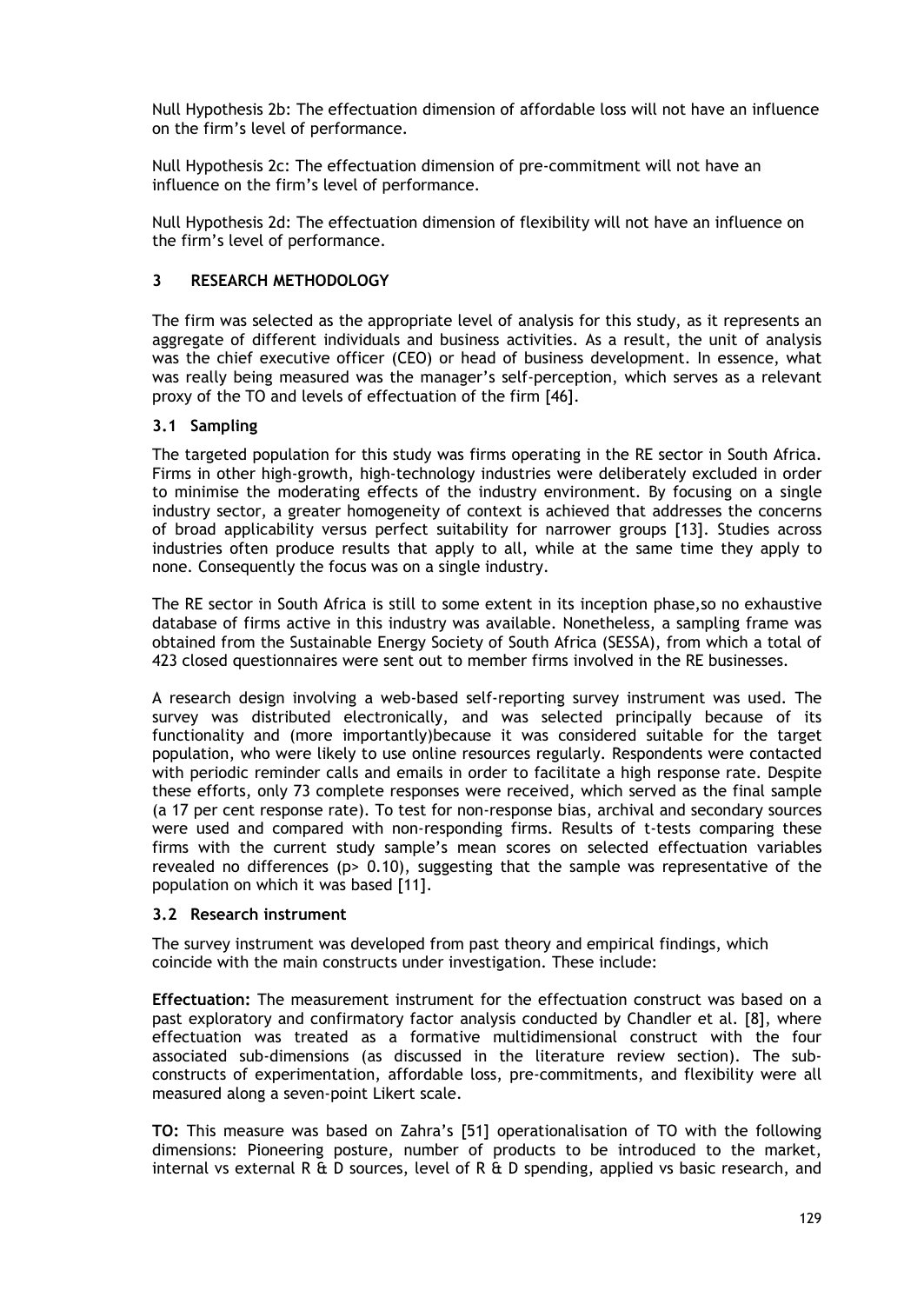the venture's use of patenting. Each dimension was measured with several items along a seven-point Likert scale.

**Firm performance:** Firm performance was measured using subjective, self-reported measures of performance, which is consistent with past research where a managers' perceptions of the performance of their firm is highly consistent with how the firm actually performed as indicated by objective measures [31]. Adopting similar indicators, respondents were asked to rate their firm performance – using a seven-point Likert scale – relative to that of their competitors and benchmarked against their own expectations over a fixed period of time. Following Wiklund and Shepherd [47], these performance measures were standardised and then combined to reflect a global performance index.

Additional variables were included as control variables, based on past findings, indicating the importance of their inclusion [9]. Firm age was processed into two categories of younger and older firms. Firm size was processed using principal component analysis and then categorised into two sets as 'smaller and larger firms'. Additionally, entrepreneurial experience was accounted for, as it has been shown to be a predictor of firm success, and also explains variance in entrepreneurial performance [31].

Reverse coding of several scale items was performed in anticipation of acquiescence response set bias. The basic logic here is that reverse-coded items act like cognitive 'speed bumps' that require respondents to engage in more controlled (rather than automatic) cognitive processing [30]. As a precaution, common method response bias was controlled for by ensuring that the questions relating to the dependent variables were located away from the independent and moderator variables in the instrument. Moreover, with the *a priori* inclusion of compelling theory where, in some instances, there is already evidence for discriminant and convergent validity of measures [8].Where the performance indicators have been shown to have acceptable criterion-related validity using a range of both categorical and continuous criterion variables [41], only the reliability of these scales was tested for this sample of respondents. Furthermore, in terms of the ratio of respondents to the number of questionnaire items used in the survey, it was deemed insufficient to test the factor structure of these scales [22]. Internal consistency was assessed and item statistics were calculated for each of the scales, with the Cronbach alpha coefficients reported in Table 1, all of which are deemed highly reliable at 0.70 and above [27].

# **3.3 Data analysis and interpretation**

In order to investigate the hypothesised relationships between the research variables, a multiple regression analysis was used to determine the effects of effectuation and TO (independent variables) on firm performance (dependent variable). However, as both effectuation and TO were treated as formative constructs, it was deemed necessary to perform multiple regression analysis using the underlying (level I) sub-constructs, and not the formative (level II) constructs [24]. Correlational significance was checked before embarking on the regression analysis using both level I and II constructs; thus the different dimensions of effectuation, TO, and performance are reported as well as their aggregate scores.

# **4 RESULTS**

The sample characteristics indicate that just over half (51 per cent) of the firms had been established within the past three years, while 25 percent were between two and three years old, and 20 percent of the firms were 10 years or older. Around 40 per cent of the respondents had five years or less experience as an entrepreneur.

In terms of firm size, 35 per cent employed between two and five people, and 24 per cent employed six to 10 people. This places the majority of firms in the small business category according to the National Small Business Act [33]. The majority of firms in the sample were involved in installation (37 per cent) or distribution of RE products, while only a small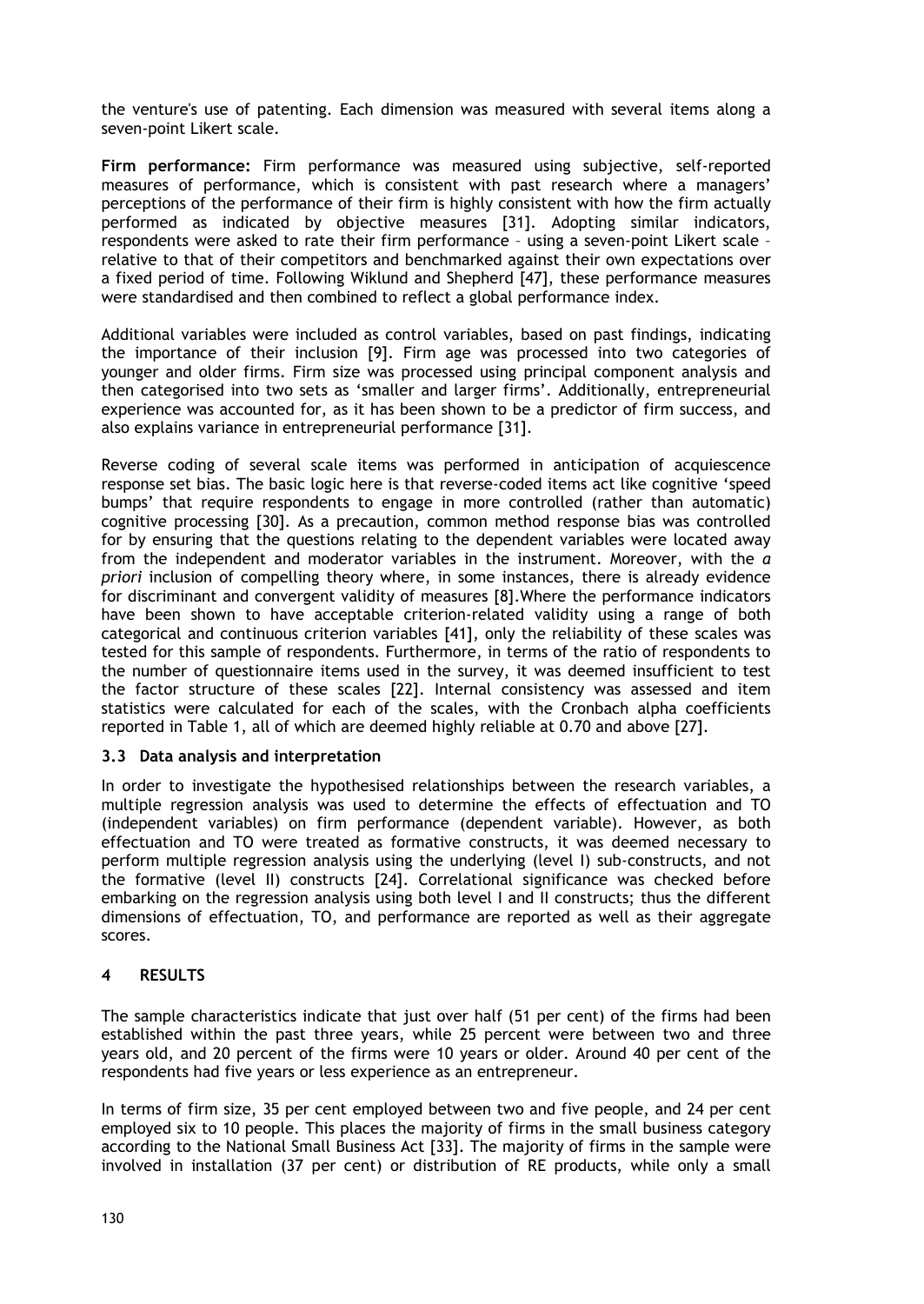number were involved in manufacturing (14 per cent) or research and development (6 per cent) of RE products.

# **4.1 Descriptives and correlational analysis**

Descriptive statistics and correlations between the constructs are presented in Table 1,where the Pearson correlation coefficients are reported; asterisks indicate the *p*-values. The descriptive statistics indicate a wide dispersion in the scores, with mean values ranging from 1.97 to 4.58. Correspondingly, the standard deviations of most values exceed 1.00, suggesting high variation across the responses. Correlation coefficients also vary considerably, with several positive values that are statistically significant.

H1 posited noassociation between effectuation and TO. The results of the correlational analysis as presented in Table 1 indicate that several of the correlation coefficients are significant at both the level I (i.e. variables 1-10) and at the level II (i.e. variable 13 and 14) analysis. The relatively strong (r > 0.50) and positive correlations among the independent variables suggests that the unique variance they explain is limited, and it seems the variables are vulnerable to multicollinearity (correlations at 0.70 or more). This is addressed further in the next section when interpreting the regression analysis results [11]. This set of results allows for the rejection ofNull H1, considering the significant and positive association between effectuation and TO.

# **4.2 Regression analysis**

Regression models were built for the next set of hypotheses. Furthermore each hypothesis was tested for the moderation effects of firm age, firm size and entrepreneurial experience. This necessitated three regression models for each of the sub hypotheses, resulting in a total of twelve regression models pertaining to H2 (due to space limitations only the most relevant regression results are shown).

The summary regression model reveals that the effectuation dimensions of precommitment, experimentation and flexibility impact significantly on the dependent variable (performance). The regression coefficients obtained for the different hypothesised effectuation dimensions are: experimentation (H2a) ( $R^2$  = 0.50, p < 0.05), pre-commitment (H2c) ( $R^2$  = 0.70, p < 0.05), and flexibility (H2d) ( $R^2$  = 0.60, p < 0.05). The amount of variance that is explained by these independent variables means that the predictive and explanatory power of this model is relatively robust when examining the influence of effectuation on firm performance. Consequently, H2 may be rejected. To analyse further any control effects of effectuation on firm performance, principal component analysis was used to split the sample into two firm size groups: 'smaller firms' and 'larger firms'. The significance of pre-commitments as a predictor for firm performance was strongest when firm size was entered into the model as a control variable, whereas experimentation and flexibility did not contribute to the significance of their respective regression models. The regression output of the base model (pre-commitments vs performance), and the interaction variable (pre-commitments \* size) are shown in Table 2, where both the base model and the model including size as a control variable were found to be significant.

Examination of the collinearity diagnostics reveals relatively medium-to-low variance proportions for the effectuation dimensions. These diagnostics – when read in conjunction with the collinearity statistics – indicate variable inflation factor (VIF) values between 0.533 and 0.332. These figures are well below critical values and are deemed to be acceptable, indicating no incidence of multicollinearity. When the values are 10.0 or more, the regression coefficients can fluctuate widely from sample to sample, making it risky to interpret the coefficients as indicators of the predictors [11].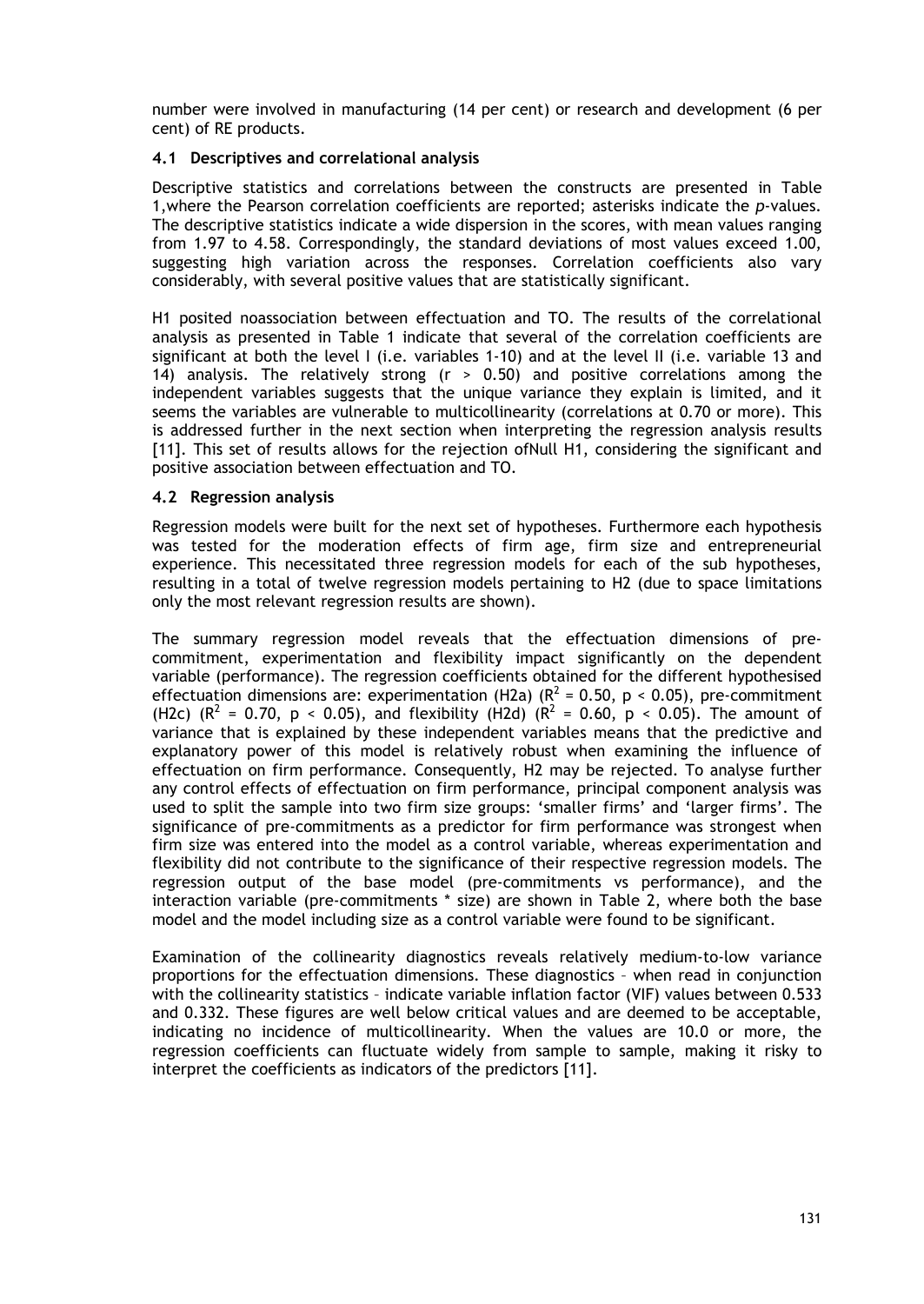|                            | $\mathbf{1}$ | $\mathbf{2}$ | $\overline{3}$    | $\overline{4}$ | 5            | 6            | $\overline{7}$ | 8              | 9            | $10$              | 11           | 12             | 13             | 14             | 15                         |
|----------------------------|--------------|--------------|-------------------|----------------|--------------|--------------|----------------|----------------|--------------|-------------------|--------------|----------------|----------------|----------------|----------------------------|
| Experimentation<br>1.      | $\mathbf{1}$ |              |                   |                |              |              |                |                |              |                   |              |                |                |                |                            |
| Affordable loss<br>2.      | $-0.18$      | $\mathbf{1}$ |                   |                |              |              |                |                |              |                   |              |                |                |                |                            |
| Flexibility<br>3.          | $0.39*$      | $-0.13$      | $\mathbf{1}$      |                |              |              |                |                |              |                   |              |                |                |                |                            |
| Pre commitments<br>4.      | $0.23*$      | $-0.11$      | 0.2               | $\mathbf{1}$   |              |              |                |                |              |                   |              |                |                |                |                            |
| Pioneering<br>5.           | $0.34*$      | 0.01         | 0.16              | $0.23*$        | $\mathbf{1}$ |              |                |                |              |                   |              |                |                |                |                            |
| Internal source<br>6.      | $0.26*$      | 0.02         | $\textnormal{-}0$ | 0.14           | $0.44*$      | $\mathbf{1}$ |                |                |              |                   |              |                |                |                |                            |
| External source<br>7.      | $0.29*$      | $-0.17$      | 0.16              | 0.18           | $0.27*$      | $0.25*$      | $\mathbf{1}$   |                |              |                   |              |                |                |                |                            |
| R & D<br>8.                | $0.34*$      | $-0.06$      | 0.07              | 0.18           | $0.47*$      | $0.8*$       | $0.75*$        | $\overline{1}$ |              |                   |              |                |                |                |                            |
| Number of pProducts<br>9.  | $-0.24*$     | $-0.1$       | $\textnormal{-}0$ | 0.06           | $-0.44*$     | $-0.47*$     | $-0.2$         | $-0.40*$       | $\mathbf{1}$ |                   |              |                |                |                |                            |
| 10. R&D sSpending          | $-0.18$      | $-0.2$       | $-0.1$            | $-0.02$        | $-0.27*$     | $-0.18$      | 0.07           | $-0.06$        | $0.44*$      | $\mathbf{1}$      |              |                |                |                |                            |
| 11. Performance objective  | $-0.19$      | $-0.25*$     | $-0$              | $-0.013$       | $-0.14$      | 0.09         | 0.1            | 0.01           | 0.17         | $\textnormal{-}0$ | $\mathbf{1}$ |                |                |                |                            |
| 12. Performance subjective | $-0.03$      | 0.09         | $-0.2$            | $-0.33*$       | $-0.29*$     | $-0.05$      | $-0.2$         | $-0.16$        | $-0.02$      | $-0.2$            | $0.51*$      | $\overline{1}$ |                |                |                            |
| 13. Effectuation           | $0.80*$      | $-0.22$      | $0.65*$           | $0.55*$        | $0.31*$      | 0.21         | $0.32*$        | $0.31*$        | $-0.09$      | $-0.1$            | $-0.1$       | $-0.17$        | $\overline{1}$ |                |                            |
| 14. TO                     | $0.42*$      | $-0.05$      | 0.15              | $0.26*$        | $0.84*$      | $0.73*$      | $0.61*$        | $0.86*$        | $-0.50*$     | $-0.2$            | $-0.1$       | $-0.28*$       | $0.39*$        | $\overline{1}$ |                            |
| 15. Performance            | $-0.13$      | $-0.08$      | $-0.1$            | $-0.26*$       | $-0.25*$     | $-0.07$      | $-0$           | $-0.07$        | 0.05         | $-0.2$            | $0.86*$      | $0.89*$        | $-0.2$         | $-0.2$         | $\overline{\phantom{0}}$ 1 |
| Cronbach alpha             | 0.70         | 0.71         | 0.73              | 0.79           | 0.75         | 0.90         | 0.83           | 0.74           | 0.84         | 0.73              | 0.88         | 0.85           | 0.81           | 0.79           |                            |
| Mean                       | 2.71         | 4.04         | 1.99              | 2.65           | 3.02         | 4.31         | 4.38           | 4.35           | 3.29         | 2.95              | 4.58         | 4.13           | 2.47           | 3.69           | 4.28                       |
| Standard deviation         | 1.37         | 2.13         | 1.08              | 1.48           | 1.35         | 1.89         | 1.77           | 1.45           | 6.79         | 2.13              | 1.77         | 1.52           | 0.87           | 1.21           | 1.53                       |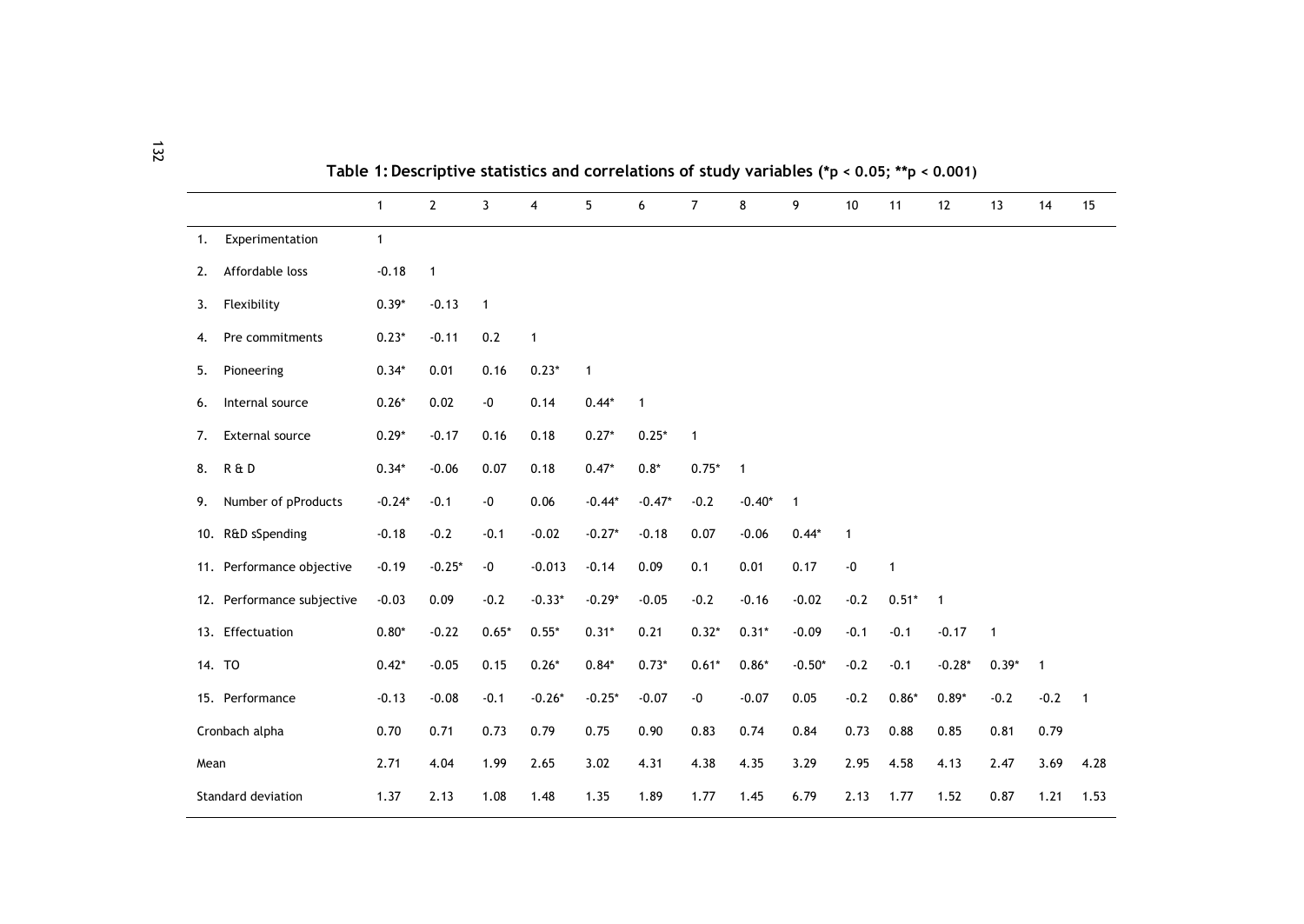|                         | Base model |         | Incl. control |   |  |  |
|-------------------------|------------|---------|---------------|---|--|--|
| Predictor               | B          | p       | B             | р |  |  |
| Intercept               | 2.497      | $\star$ | 2.868         |   |  |  |
| Pre-commitments         | $-0.703$   | $\star$ | $-1.143$      |   |  |  |
| Size* pre-commitments   | 1.711      | $\star$ | 1.449         |   |  |  |
| Pre-commitments *size   |            |         | 0.310         |   |  |  |
|                         |            |         |               |   |  |  |
| $R^2$ base              | 0.140      |         |               |   |  |  |
| $\triangle R^2$         | 0.001      |         |               |   |  |  |
| $F(2,65)$ base          | 5.301      | $***$   |               |   |  |  |
| $F(3,64)$ with control  | 3.508      | $\star$ |               |   |  |  |
| *p < 0.05; **p < 0.001. |            |         |               |   |  |  |

# **Table 2: Regression model of pre-commitments and performance with firm size as control variable**

# **5 CONCLUSIONS**

This study contributes to the effectuation and technology literatures in several ways. First, it heeds the call of the literature [29] to transfer effectuation from its original field of conceptual research into the realm of empirical research. The study also provides modest insights into the practicalities of the quantitative analysis of effectuation and the problems that arise therein – in particular, issues surrounding measurement aspects [5]. Lastly, the study tests linkages between effectuation and TO, thereby acknowledging and examining performance differentials and increasingthe relevance of effectuation theory and TO. The findings of the present study agree favourably with past studies,which in terms of effectuation, by using the principles of experimentation, pre-commitments, and flexibility, can provide useful benefits for firm performance [48].

A deep and thorough understanding of effectuation and TO is important not only for academic purposes, but also because such an understanding is beneficial for both practitioners and policy-makers. The study emphasises the challenge and opportunity for firms in emerging economies to adopt a TO and act entrepreneurially in terms of effectuation, which can optimise and maximise performance. Reflecting on the study's findings and on insights gleaned from similar studies, it is recommended that policy makers review how they allocate funding to firms that have adopted a TO in the RE sector. Rather than focusing on business plans and financials, they should provide these firms with more latitude so that they can launch more innovations. This translates into encouraging TO firms to use effectual principles of experimentation and flexibility, establishing pre-commitments and alliances with a diverse set of multiple stakeholders, so as to constrain the potential losses [35].

Effectuation is relevant to emerging economies as it allows firms to experiment with a greater number of new ideas at lower costs. One major characteristic of firms in emerging markets is that established firms are being transformed into market-oriented enterprises. As the economy becomes more market-based, it is necessary for these reformed enterprises to undergo an entrepreneurial transformation at the organisational level in order to adapt to the transitioning institutional environment and to maintain competitiveness in both local and global markets. Effectuation as an internal organisational transformation and resource configuration mechanism may be a very important mediator that determines whether firms can realise the benefits derived from how they use technologies, resources, and networks [32]. Moreover, interrogating effectuation in the context of an emerging country allows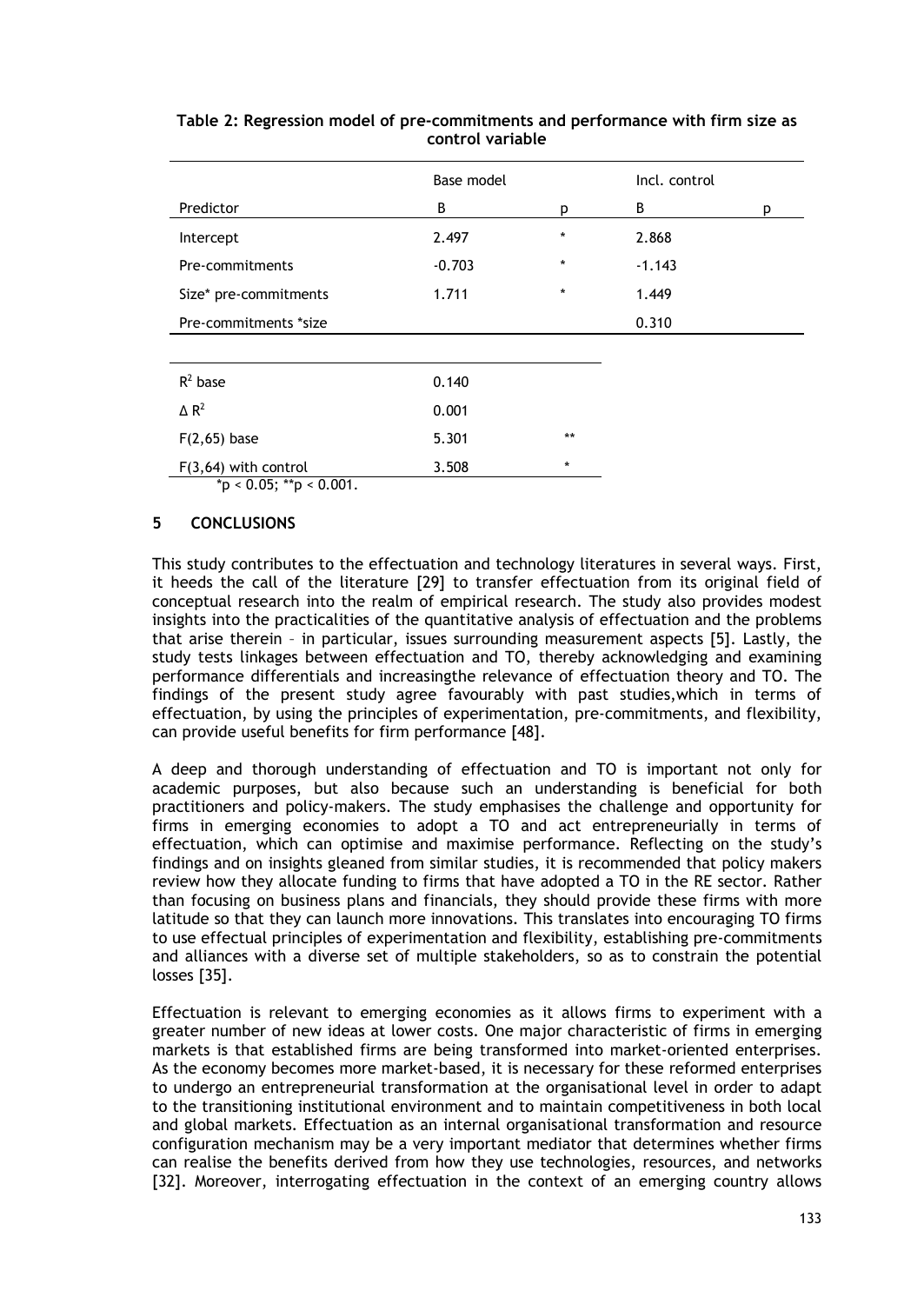researchers to compare and examine effectuation and TO in firms in similar environmental contexts.

Potentially, the study could offer guidance to strategic leaders in RE industries about the merits of pursuing effectuation and TO. The choice of RE is dependent not only on policy measures, but also on what type of RE sources are available to that specific country, what technologies exist, and the constraints that drive their deployment. As the RE sector competes with the traditional energy generation sector, technology and cost comparison – both direct and indirect – inform the basis of many climate and clean energy practices. Energy is needed to power industry, especially in emerging and manufacturing based economies; and so energy cost is a major determinant of firm performance [21].

#### **5.1 Limitations and future research**

The results should be interpreted with caution because the study examined only one industry, thus raising questions about the generalisability of the findings. In addition, the study's cross-sectional nature neither permits causal inferences on the relationship between effectuation and TO on firm performance, nor allows inferences about long-term firm performance. Moreover, the study's measures of firm performance focused solely on financial criteria. Future studies could consider non-financial goals in evaluating firm performance to counteract such deficiencies. Due to the intermediate state of effectuation research and the methodology and scope limitations of this study, several suggestions can be made for future research in the field. These include the benefits of pursuing longitudinal studies, and expanding the sample frame across multiple industries to improve generalisability. Additionally, investigating the moderating effect of environmental uncertainty on the relationship between effectuation and performance could prove useful. Research would also be beneficialif focused on critical aspects of human and social capital that are compatible with emerging market demographics and institutions, considering that entrepreneurial ability is often allocated to non-productive ends in emerging economies.

#### **REFERENCES**

- [1] **Alegre, J.,Pla-Barber, J. Chiva, R. and Villar, C.** 2012. Organisational learning capability, product innovation performance and export intensity, *Technology Analysis and Strategic Management*, Vol. 24, pp. 511-526.
- [2] **Aloini, D. and Martini, A.** 2013. Exploring the exploratory search for innovation: a structural equation modelling test for practices and performance, *International Journal of Technology Management*, Vol. 61, pp. 23-46.
- [3] **Antonites, A.J. and Nonyane-Mathebula, B.T.** 2012. Engineers as entrepreneurs: Entrepreneurial orientation of engineers in South Africa, *South African Journal of Industrial Engineering*, Vol. 23,pp. 1-17.
- [4] **Binneman, B. and Steyn, H.** 2014.Criteria for selection and gate reviews of technology innovation projects. *South African Journal of Industrial Engineering,* Vol.25,pp. 117-130.
- [5] **Brettel, M., Engelen, A. and Küpper, D.** 2011. Corporate effectuation: Entrepreneurial action and its impact on R&D project performance, *Journal of Business Venturing*, Vol. 27, pp. 167-184.
- [6] **Brettel, M., Oswald, M. and Flatten, T.** 2012. Alignment of market orientation and innovation as a success factor: A five-country study, *Technology Analysis and Strategic Management*, Vol. 24, pp. 151-165.
- [7] **Carmody, P.** 2012. Another BRIC in the wall? South Africa's developmental impact and contradictory rise in Africa and beyond, *European Journal of Development Research,* Vol. 24, pp. 223-241.
- [8] **Chandler, G.N., DeTienne, D.R., McKelvie, A. and Mumford, T.V.** 2011. Causation and effectuation processes: A validation study, *Journal of Business Venturing,* Vol. 26, pp. 375-390.
- [9] **Chen, J., He, Y.B. and Jin X.** 2008. A study on the factors that influence the fitness between technology strategy and corporate strategy, *International Journal of Innovation and Technology Management*, Vol. 5, pp. 81-103.
- [10] **Clausen, T. and Korneliussen, T.** 2012. The relationship between entrepreneurial orientation and speed to the market: The case of incubator firms in Norway, *Technovation*, Vol. 32, pp. 560- 567.
- [11] **Cooper, D.R. and Schindler, P.S.** 2011.*Business research methods*(11thed.), Boston: McGraw-Hill Irwin.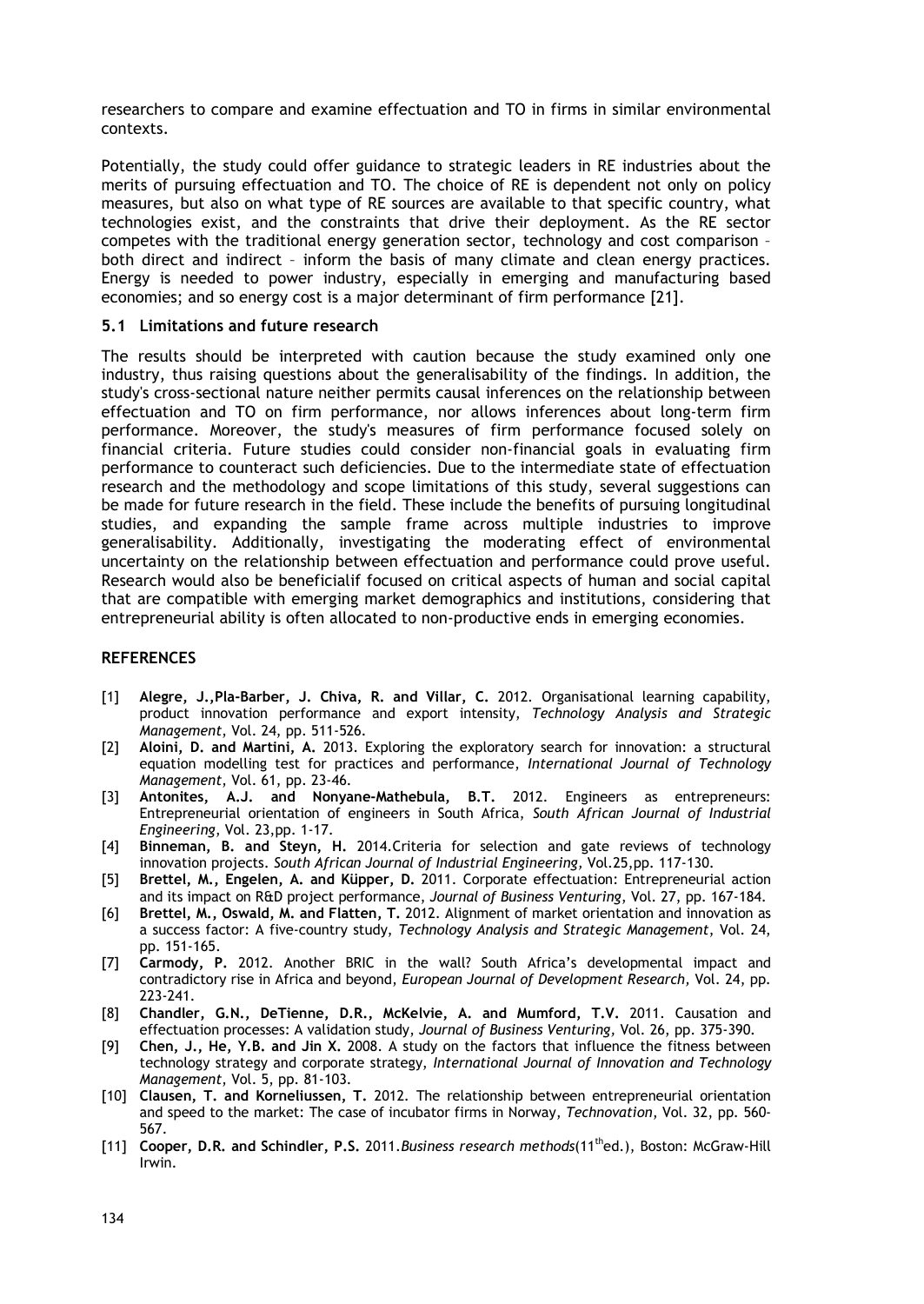- [12] **Covin, J.G. and Lumpkin, G.** 2011. Entrepreneurial orientation theory and research: Reflections on a needed construct, *Entrepreneurship Theory and Practice*, Vol. 35, pp. 855–872.
- [13] **Davidsson, P.** 2004**.***Researching entrepreneurship. International studies in entrepreneurship*, New York: Springer.
- [14] **Del Brio, J.A. and Junquera, B.** 2012. Towards sustainable competitive advantage by the innovation for the product value recovery: An empirical study in Spanish industrial companies, *International Journal of Technology Management,* Vol. 57, pp. 185-200.
- [15] **Dew, N., Read, S., Sarasvathy, S.D. and Wiltbank, R.** 2008. Outlines of a behavioural theory of the entrepreneurial firm, *Journal of Economic Behavior and Organization*, Vol. 66, pp. 37–59.
- [16] **Dew, N., Read, S., Sarasvathy, S. and Wiltbank, R.** 2009. Effectual versus predictive logics in entrepreneurial decision making: Differences between experts and novices, *Journal of Business Venturing*, Vol. 24, pp. 287-309.
- [17] **Eurostat.** 2009. Panorama of energy. Energy statistics to support EU policies and solutions. Available from:http://epp.eurostat.ec.europa.eu/cache/ity\_offub/ksgh-09-001/en/ks-gh-09-001 en.pdf.
- [18] **Fisher, G.** 2012. Effectuation, causation, and bricolage: A behavioural comparison of emerging theories in entrepreneurship research, *Entrepreneurship Theory and Practice*, Vol. 40, pp. 1019- 1051.
- [19] **Galende J.** 2006. Analysis of technological innovation from business economics, *International Journal of Entrepreneurial Behaviour and Research*, Vol. 11, pp. 25-41.
- [20] **Galbraith, C.S., Rodriquez, C.L.and De Noble,A.F.** 2008. SME competitive strategy and location behaviour: An exploratory study of high-technology manufacturing,*Journal of Small Business Management,* Vol. 46, pp. 183-202.
- [21] **Grace, R.C., Rickerson, W.H. and Sawin, J.L.** 2007. If the shoe fits: Using feeding tariffs to meet US renewable electricity targets, *The Electricity Journal,* Vol. 20, pp. 73-86.
- [22] **Hair, J., Black, W., Babin, B. and Anderson, R.** 2010. M*ultivariate data analysis: A global perspective*(7thed.), New Jersey: Pearson.
- [23] **Kuratko, D.F. and Audretsch, D.B.** 2009. Strategic entrepreneurship: Exploring different perspectives of an emerging concept, *Entrepreneurship Theory and Practice*, Vol. 25, pp. 1-17.
- [24] **MacKenzie, S.B., Podsakoff, P.M. and Jarvis, C.B.** 2005. The problem of measurement model misspecification in behavioural and organizational research and some recommended solutions,*Journal of Applied Psychology*, Vol. 90, pp. 710–730.
- [25] **March, J.G.** 1982.The technology of foolishness, in J.G. March (ed.),*Ambiguity and choice in organizations* (pp. 69-81). Bergen, Norway: Universitetsforlagetch.
- [26] **Mintzberg, H.** 1994.*The rise and fall of strategic planning: Reconceiving roles for planning, plans, planners.*New York: Free Press.
- [27] **Nunnally, J.C.** 1978.*Psychometric theory* (2nd ed.), New York: McGraw-Hill.
- [28] **Park, S. and Bae, Z.** 2004. New venture strategies in a developing country: Identifying a typology and examining growth patterns, *Journal of Business Venturing,* Vol. 19, pp. 81-105.
- [29] **Perry, J., Chandler, G. and Markova, G.** 2011. Entrepreneurial effectuation: A review and suggestions for further research, *Entrepreneurship Theory and Practice*, Vol. 36, pp. 837-861.
- [30] **Podsakoff, P., MacKenzie, S., Lee, J. and Podsakoff, N.** 2003. Common method biases in behavioural research: A critical review of the literature and recommended remedies, *Journal of Applied Psychology,* Vol. 88, pp. 879–903.
- [31] **Poon, J., Ainuddin, R. and Junit, S.** 2006. Effects of self-concept traits and entrepreneurial orientation on firm performance, *International Small Business Journal,* Vol. 24, pp. 61-82.
- [32] **Read, S., Song, M. and Smit, W.** 2009. A meta-analytic review of effectuation and venture performance, *Journal of Business Venturing*, Vol. 24, pp. 573-587.
- [33] **Republic of South Africa.** 1996.Act No. 102 of 1996 (National Small Business Act). Pretoria: Government Publishers.
- [34] **Rosenbucsh, N., Brinckmann, J. and Bausch, A.** 2011. Is innovation always beneficial? A metaanalysis of the relationship between innovation and performance in SMEs, *Journal of Business Venturing*, Vol. 26, pp. 411-457.
- [35] **Sarasvathy, S.** 2001. Causation and effectuation: toward a theoretical shift from economic inevitability to entrepreneurial contingency, *Academy of Management Review*, Vol. 26, pp. 243- 263.
- [36] **Sarasvathy, S.** 2008.*Effectuation: Elements of entrepreneurial expertise*, Cheltenham, UK: Edward Elgar Publishing Limited.
- [37] **Sarasvathy, S.D. and Venkataraman, S.** 2011. Entrepreneurship as method: open questions for an entrepreneurial future, *Entrepreneurship Theory and Practice*, Vol. 35, pp. 113–135.
- [38] **Schindehutte, M., Morris, M.H. and Kocak, A.** 2008. Understanding market-driving behaviour: The role of entrepreneurship, *Journal of Small Business Management*, Vol. 46, pp. 4-26.
- [39] **Schumpeter, J.A.** 1934.*The theory of economic development: An inquiry into profits, capital, credit, interest, and the business cycle.* University of Illinois at Urbana-Champaign's Academy for Entrepreneurial Leadership Historical Research Reference in Entrepreneurship.
- [40] **Simon, H.A.** 1996.*Sciences of the artificial* (3rded.), Cambridge, MA: MIT Press.